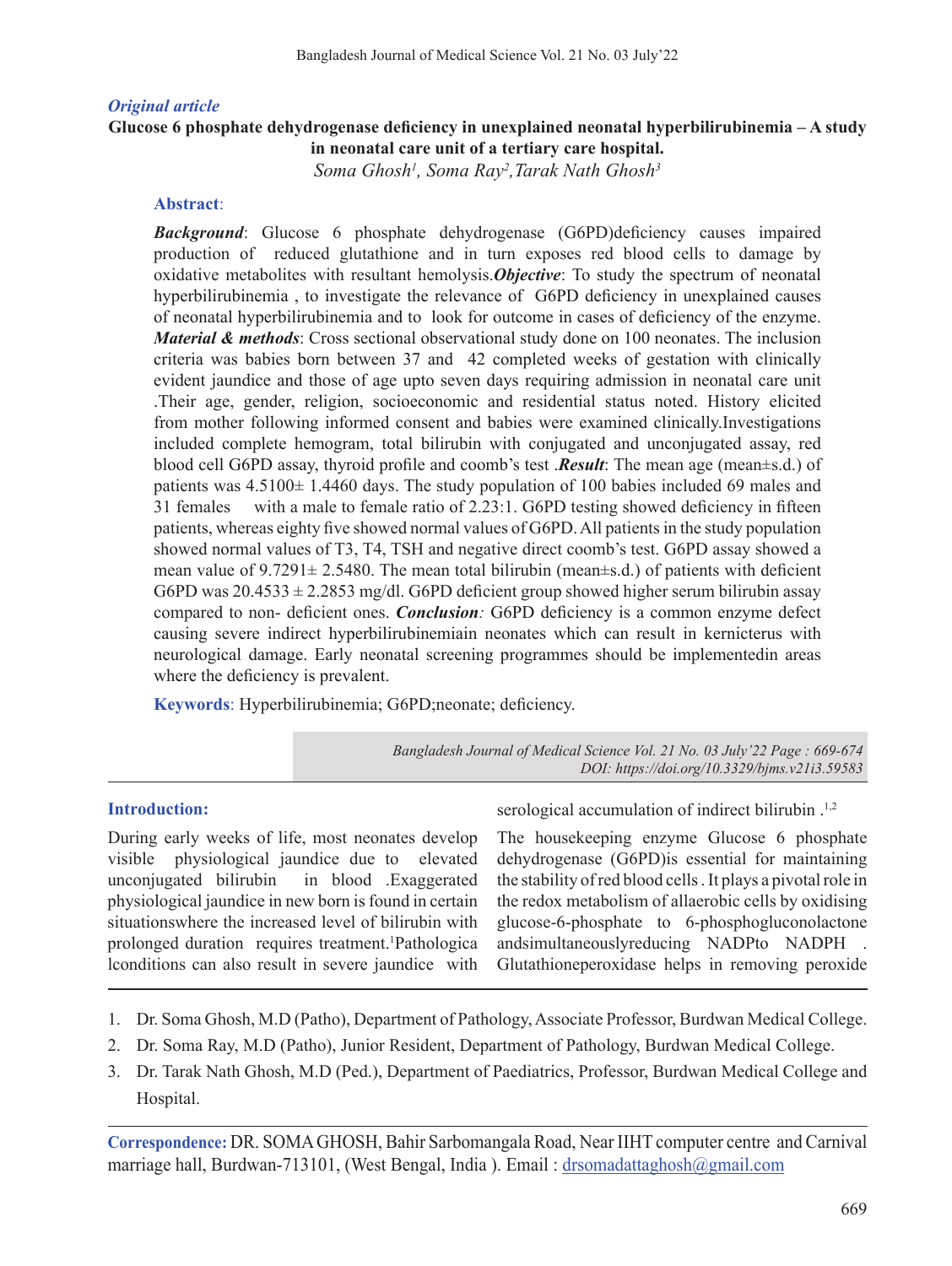from the erythrocytes. Reduced glutathione acts as a substratefor this enzyme.In G6PD deficient individuals,theNADPHproductionisdiminishedwith simultaneous inhibition of detoxification of H2O2. Hydrogen peroxide damages the cell membrane by lipid peroxidation resulting in erythrocyte membrane breakdown with oxidative damage of protein and DNA .<sup>2,3</sup> Early diagnosis ofG6PD deficiency is considered important, as undiagnosed cases may cause severe hemolysis andanemia in the newborn. Deficiency of G6-PD is often encountered in differenttypes of neonatal jaundice .Kernicterus is one of the graveconsequence of G6PD deficiency whichcan have irreversible neurologicalsequelae if left untreated.3,4The frequency of healthy infants who are expected to present with idiopathic neonatal jaundice is 60%-80% . In neonates, jaundice first appear in face , proceedingdown to the trunk and then to theextremities with progressively rising bilirubin level .4 Prevalence of newbornswith jaundice and in need for managementof hyperbilirubinaemia is five to ten percent. Birth weight, premature rupture of membrane,gestational age, maternal infectious diseases are different parameters to look for outcome of neonataljaundice.<sup>5</sup>

There exist some correlation between neonatal hyperbilirubinemiaand genetic variation evident from reviewing literature. Neonatalhyperbilirubinaemia and UGT1A1 gene variation can be correlated in molecular genetic studies where thedecreased enzyme activity result in accumulation of serum unconjugated bilirubin.<sup>6,7</sup> OATP2 gene variation also can result in severe hyperbilirubinaemiain neonates. Different variations of SLCO1B1 gene encoding the hepatic solutecarrier organic anion transporter 1B1 ( bilirubin transporter) canpredispose newborns tohyperbilirubinaemia by limitinguptake of hepatic bilirubin.<sup>6</sup> Polymorphismsof SLCO1B3 gene can have a strong association with serum bilirubin levelscontributing to idiopathic mild unconjugated hyperbilirubinaemia in adults.<sup>6,7</sup>

The objectives of the present study was to visualise the spectrum of neonatal hyperbilirubinemia , to investigate the relevance of G6PD deficiency in unexplained causes of neonatal hyperbilirubinemia and to look for outcome in cases of deficiency of the enzyme.

## **Material & methods**:

The study was a cross sectional observational study conducted in neonatal care unit of a tertiary care

hospital for a time period of one year. The study population included hundred term babies. The inclusion criteria was babies born between 37 and 42 completed weeks of gestation with clinically evident jaundice and those of age upto 7 days of birth in need of admission in neonatal care unit.

The exclusion criteria was babies born before 37 and after 42 completed weeks of gestation ; those with ABO/ Rh incompatibility ; very sick babies ; with conditions that aggravate physiological jaundice; severe birth asphyxia; conjugated hyperbilirubinemia; and those with gross congenital anomaly.The study parameters comprised of age, gender, socioeconomicclass (SEC), religion, and residence.

Investigations done were complete hemogram, bilirubin estimation (total, conjugated and unconjugated) , erythrocyte G-6PD assay, thyroid profile and coomb's test. The study was conducted following approval from institutional ethics committee. Detailed history elicited from mother and relevant clinical examination carried out on babies presenting with neonatal jaundice. Complete hemogramwas done in "Sysmex" automated hematology analyser and bilirubin estimation done in a semi-autoanalyser( transasiabiochemicals make, Chem 5X ).

G6PD assay done by G-Six kit – Coral Clinical Systems – Tulip Diagnostics (P) Ltd.G6PD in RBC released by a lysing agent present in thereagent. The principle of the test was catalyzingthe oxidation of Glucose 6 phosphate by G6PD with simultaneous reduction of NADP to NADPH. The rate of reduction measured as an increase in absorbance which is proportional to the G6PDH activity in the sample. Expected value of G6PDH activity was - 6.4 to 18.7  $u/g$  Hbat 37 $\degree$ C.This procedure was conducted in a semi auto analyser with 340 nm wave length at 37 ° C with light path of 1 cm. At first,1 ml of G6PD working reagent (L1) was mixed with 0.01 ml of whole blood (EDTA) and the mixture incubated for 5-10 minutes at room temperature. Then, 2 ml starter reagent added and mixed well followed by incubating the mixture for 5 mins at 37°C . Initial absorbance (A°) readand absorbance reading repeated after every 1, 2, & 3 mins. The mean absorbance change per min.  $(\Delta A / \text{min})$  calculated.

If G6PDH activity was very low then the absorbance change per minute also was very low and in such cases, first absorbance $(A1)$  with another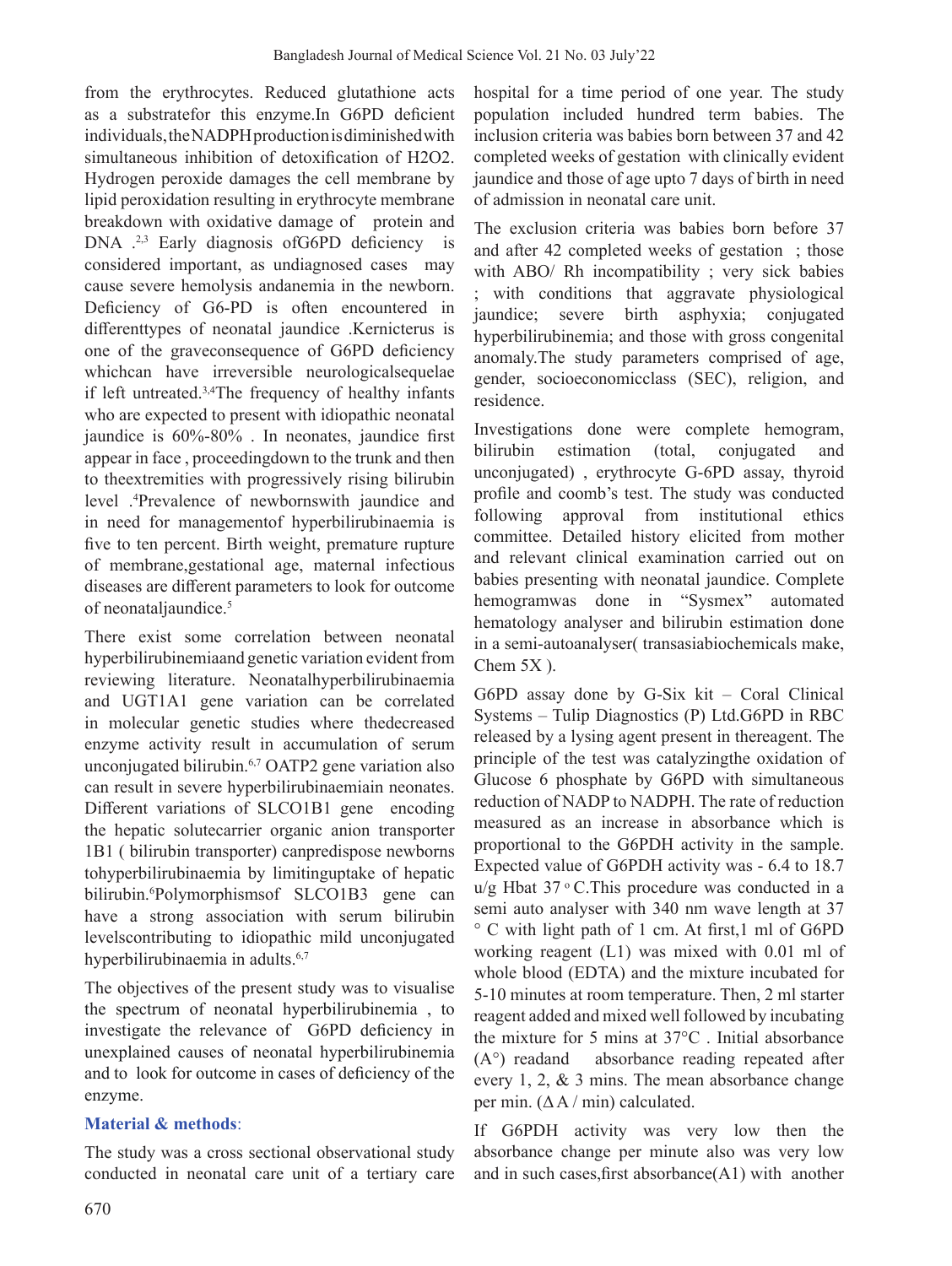absorbance(A2) after 5 minsnoted. The mean absorbance change per min then calculated as  $\Delta A$  /  $Min = A2 - A1/5$ 

- G6PDH activity (U/g Hb) =  $\Delta A \times 47780$ /Hb g/dl) (4)

The statistical analysis done by SPSS (version 24.0; SPSS Inc., Chicago, IL, USA) and GraphPad Prism version 5. Data was summarized as mean, standard deviation for numerical variables andpercentages for calculating categoricalvariables. A chi-square test  $(\chi^2$  test) done for statistical hypothesis where thesampling distribution of the test was in a chisquareddistributionwhenthenullhypothesiswastrue. Unpaired proportions were compared by Chi-square test or Fischer's exact test, whichever was appropriate. On determining*t* value, *p*-value was derived using table of values from Student'stdistribution.If the calculated *p*-value was below the threshold it was chosen for statisticalsignificance (usually 0.10, 0.05, or 0.01 level), then the null hypothesis got rejected infavour of the alternative hypothesis.p-value of  $\leq$ 0.05 was considered for statistical significance.

**Ethical clearance**: Permission granted by Ethical committee of institution (BMC-2888 dt. 15/12/2017)

**Results**: The study included 100 patients.The babies were divided into three age groups. The mean age (mean $\pm$ s.d.) of patients was  $4.5100\pm 1.4460$  days. (Table:1 )

| Age group           | Age in days    | Number of babies | Percentage |
|---------------------|----------------|------------------|------------|
|                     |                | 2                | 2          |
| $($ I<br>$1-3$ days | 2              | 4                | 4          |
|                     | 3              | 19               | 19         |
|                     | Total          | 25               | 25         |
|                     | 4              | 26               | 26         |
| (II)<br>4-5 days    | 5              | 27               | 27         |
|                     | Total          | 53               | 53         |
| (III)               | 6              | 9                | 9          |
| $6-7$ days          | $\overline{7}$ | 13               | 13         |
|                     | Total          | 22               | 22         |
|                     | Total          | 100              | 100        |

TABLE : 1 : Distribution of babies according to age.

The study population included 69 males and 31 females with a male to female ratio of 2.23:1. Seventy one patients were from lower SEC, fifteen were from lower middle class and fourteen from middle class. Seventy nine patients were hinduand twenty one were muslim.

Eighty eight patients belonged to rural residential area and twelve were from urban area. (Table: 2)G6PD testing showed deficiency in fifteen patients,whereas eighty five showed normal values of G6PD. The mean red blood cell (RBC) count (mean±s.d.) of patients was 4.4800± .4207mill/mm3. The mean haemoglobin(Hb) of patients was 14.2170  $\pm$  1.0045 gm/dl. The mean packed cell volume (PCV) of patients was  $52.9100 \pm 6.4230$  %. The mean erythrocyte sedimentation rate (ESR) of patients was  $9.2900 \pm 1.3356$  mm/hr. The biochemical reports revealed mean total bilirubin (TB) of patients as  $20.0040 \pm 2.5561$  mg/dl. The mean direct bilirubin (DB) of patients was  $2.0760 \pm .3720$  mg/dl. The mean indirect bilirubin (IB) of patients was 17.9280  $\pm$  2.4317 mg/dl. G6PD assay showed a mean value of  $9.7291 \pm 2.5480$ . All patients in the study population showed adequate platelet count irrespective of G6PD status. All patients recorded normal T3, T4 and TSH values and negative coomb's test irrespective of G6PD status.

G6PD assay showed statistical significance with age where p value was 0.0367 and with residence where p value was 0.0579. The association of gender with G6PD was not statistically significant (p=0.69387). Even, the association of SEC with G6PD was found to be statistically insignificant ( $p= 0.6339$ ). G6PD assay showed statistical insignificance with religion ( $p= 0.2033$ ). Statistical insignificance was noted in association of G6PD with blood group of mother (p=0.8599) and with blood group of patient  $(p=0.8042)$ .

TABLE:2 Comparison of epidemiological parameters in G6PD deficient and normal babies

|            | G6 PD Deficient group |                |               | Normal<br>group |               | Total                   |
|------------|-----------------------|----------------|---------------|-----------------|---------------|-------------------------|
| Parameter  |                       | Number         | $\frac{0}{0}$ | Number          | $\frac{0}{0}$ | Number<br>$\frac{0}{0}$ |
|            | $($ I                 | 6              | 40            | 19              | 22.4          | 25                      |
| Age group  | (II)                  | 9              | 60            | 40              | 47.1          | 49                      |
|            | (III)                 | $\overline{0}$ | $\theta$      | 26              | 30.6          | 26                      |
| Gender     | Male                  | 11             | 73.3          | 58              | 68.2          | 69                      |
|            | Female                | $\overline{4}$ | 26.7          | 27              | 31.8          | 31                      |
| <b>SEC</b> | Lower                 | 12             | 80            | 59              | 69.4          | 71                      |
|            | Lower<br>middle       | $\overline{2}$ | 13.3          | 13              | 15.3          | 15                      |
|            | Middle                | 1              | 6.7           | 13              | 15.3          | 14                      |
| Religion   | Hindu                 | 10             | 66.7          | 69              | 81.2          | 79                      |
|            | Muslim                | 5              | 33.3          | 16              | 18.8          | 21                      |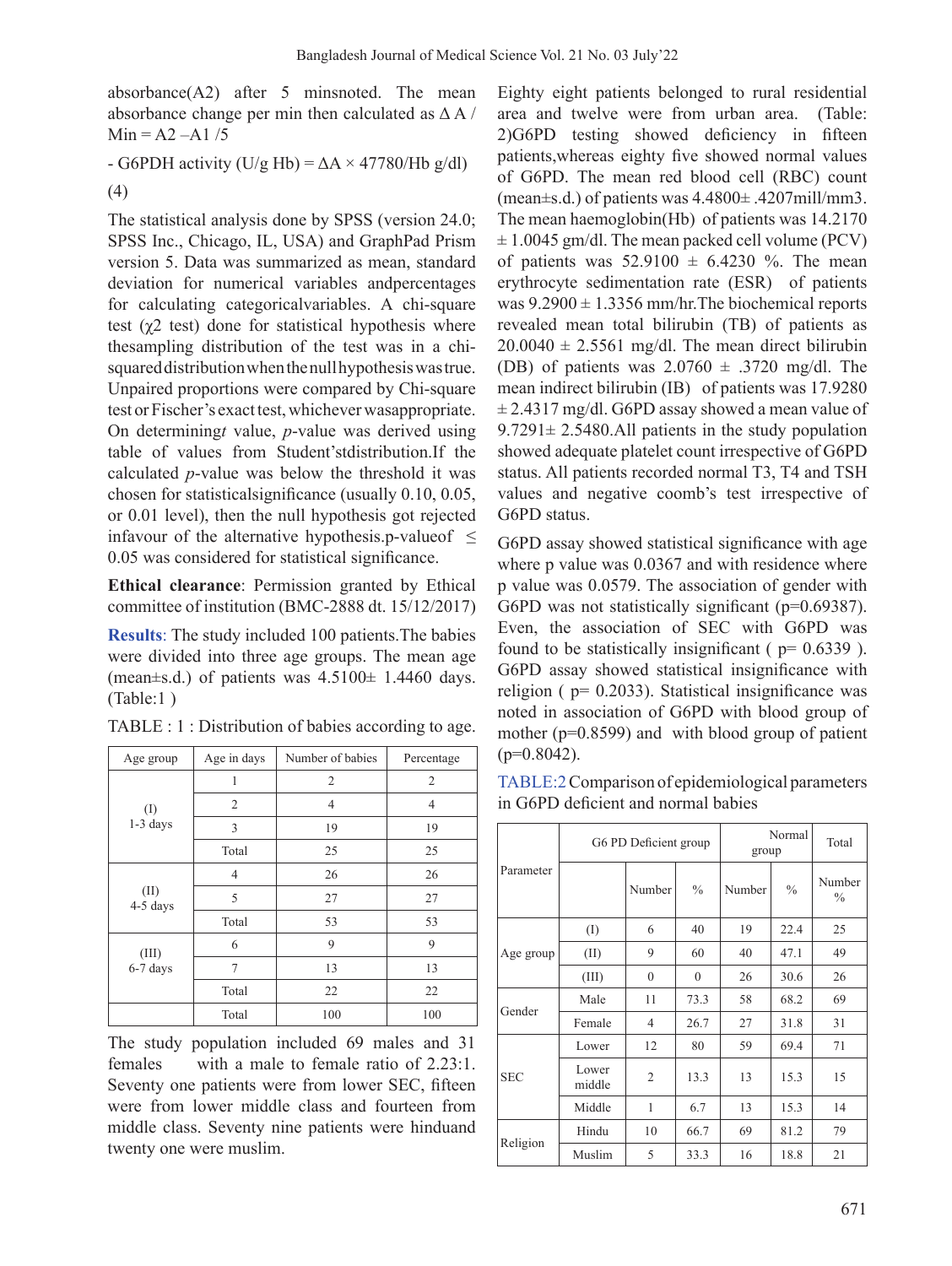| Parameter                       | G6 PD Deficient group |                |               | Normal<br>group |               | Total                   |
|---------------------------------|-----------------------|----------------|---------------|-----------------|---------------|-------------------------|
|                                 |                       | Number         | $\frac{0}{0}$ | Number          | $\frac{0}{0}$ | Number<br>$\frac{0}{0}$ |
| Residence                       | Rural                 | 11             | 73.3          | 77              | 90.6          | 88                      |
|                                 | Urban                 | 4              | 26.7          | 8               | 9.4           | 12                      |
| B l o o dl<br>group<br>(Mother) | $A(+)$                | $\tau$         | 46.7          | 30              | 35.3          | 37                      |
|                                 | $AB(+)$               | $\overline{2}$ | 13.3          | 15              | 17.6          | 17                      |
|                                 | $O(+)$                | 1              | 6.7           | 8               | 94.1          | 9                       |
|                                 | $B(+)$                | 5              | 33.3          | 32              | 37.6          | 37                      |
| B l o o d<br>group<br>(Baby)    | $A(+)$                | $\overline{4}$ | 26.7          | 29              | 34.1          | 33                      |
|                                 | $AB(+)$               | 8              | 53.3          | 42              | 49.4          | 50                      |
|                                 | $B(+)$                | $\overline{2}$ | 13.3          | 6               | 7.1           | 8                       |
|                                 | $O(+)$                | 1              | 6.7           | 8               | 9.4           | 9                       |

TABLE: 3: Hematological parameters in G6PD deficient and normal patients

| Parameter                                 | G6PD deficient       | Normal               |  |
|-------------------------------------------|----------------------|----------------------|--|
| Mean age (in days)                        | $3.6000 \pm 0.9103$  | 4.6706±1.4670        |  |
| Mean haemoglobin (gm/dl)                  | $13.6733 \pm 1.1035$ | $14.3129 \pm 0.9614$ |  |
| Mean packed cell volume(%) 51.8000±4.6167 |                      | $153.1059\pm 6.6940$ |  |
| Mean ESR (mm/hour)                        | $9.7333 \pm 1.4376$  | $19.2118 \pm 1.3102$ |  |

The difference of mean age in two groups was found statistically significant (p=0.0075).

The difference of mean hemoglobin in two groups was also found statistically significant (p=0.0222). The difference of mean PCV in two groups was not statistically significant (p=0.4706). The difference of mean ESR in two groups was not statistically significant ( $p=0.1643$ ). (Table: 3)

TABLE: 4 : Biochemical parameters in G6PD deficient and normal patients

| Parameter                        | G6PD deficient       | Normal            |  |
|----------------------------------|----------------------|-------------------|--|
| Total bilirubin (TB-<br>mg/dl    | $20.4533 \pm 2.2853$ | 19.9247±2.6053    |  |
| Direct bilirubin(DB-<br>mg/dl    | $2.2333\pm0.3811$    | $2.0482\pm0.3657$ |  |
| Indirect bilirubin (IB-<br>mg/dl | $18.2200 \pm 2.0484$ | 17.8765±2.5004    |  |

The difference of mean TB in two groups was statistically significant (p=0.0430).Statistical significance was also found in the difference of mean DB in two groups ( $p=0.0455$ ). However, the difference of mean IB in two groups was not statistically significant (p=0.6164). (Table-4)The mean G6PD (mean±s.d.) of patients having G6PDdeficiency was 5.2600± .1056. In patients with normalG6PD, the mean G6PD (mean±s.d.) of patients was 10.5178±

1.8584. The difference of mean G6PD in two groups was statistically significant (p<0.0001).

# **Discussion**:

G6PD deficient group in the present study showed higher serum bilirubin assay compared to nondeficientones. Neonatal jaundice and anemia were more common in G6PD-deficient neonates. So, G6PDscreening is considered important in limiting the severity of disease. Sudden episodes of haemolysis associated with this condition increase the serum bilirubin to levels inducing neurologic damage. Mandatory routine neonatal screening for G6PD deficiency should be done in areas with prevalent G6PD deficiency.<sup>8-14</sup>

Comparing the prevalence of G6PD deficiency in hyperbilirubinemic neonates in present study with those available in literature ; it was found that the percentage in present study was more than Saleem MB et al and less than Badejoko BO et al $8.9$ (Table: 5)

| (Table:5)<br>G6PD deficiency in neonates (<br>Comparison with studies available) <sup>8-14</sup> |         |  |  |  |
|--------------------------------------------------------------------------------------------------|---------|--|--|--|
| Badejoko BO et al <sup>8</sup>                                                                   | 20%     |  |  |  |
| Saleem MB et al <sup>9</sup>                                                                     | 10.3%   |  |  |  |
| Zeb Jan A et $al^{10}$                                                                           | 9%      |  |  |  |
| Iranpour R et al <sup>11</sup>                                                                   | 7.5%    |  |  |  |
| Fu C et al <sup>12</sup>                                                                         | 7.28%   |  |  |  |
| Iranpour R et al <sup>13</sup>                                                                   | $3.2\%$ |  |  |  |
| ALSaif Set al <sup>14</sup>                                                                      | $2\%$   |  |  |  |
| Present study                                                                                    | 15%     |  |  |  |

Table :6 : Comparison with other studies with respect to bilirubin levels and treatment.

| Parameter                                  | Reference study                  | Result (Ref. Study)    | (Result)<br>Present<br>study              |  |
|--------------------------------------------|----------------------------------|------------------------|-------------------------------------------|--|
| Mean bilirubin<br>level                    | Iranpour R et al <sup>11</sup>   | $22.26 \pm 8.36$ mg/dl | 20.4533<br>$\pm 2.2853$<br>mg/dl          |  |
|                                            | Moiz B et al                     | $16.8 +/- 5.4$ mg/dl   |                                           |  |
| Male/Female                                | Iranpour $R$ et al <sup>13</sup> | 84.81/15.18%           | 73.3/26.7%                                |  |
|                                            | Iranpour $R$ et al <sup>11</sup> | 75.5/24.5%             |                                           |  |
| Phototherapy                               | Saleem MB et $al9$               | 85.9%                  | $100\%$                                   |  |
| Exchange                                   | Iranpour R et al <sup>11</sup>   | 50.9%                  | $6.6\%$                                   |  |
| Transfusion(ET)                            | Saleem MB et al <sup>9</sup>     | $0\%$                  |                                           |  |
| Mean G6PD<br>activity<br>indeficient group | Iranpour R et al <sup>13</sup>   | $3.22+/-1.8$ U/g Hb    | $5.2600 \pm$<br>$.1056 \text{ U/g}$<br>Hb |  |

Iranpour R et al found males predominating in their study similar to present study and the mean bilirubin level was similar to present study but patients in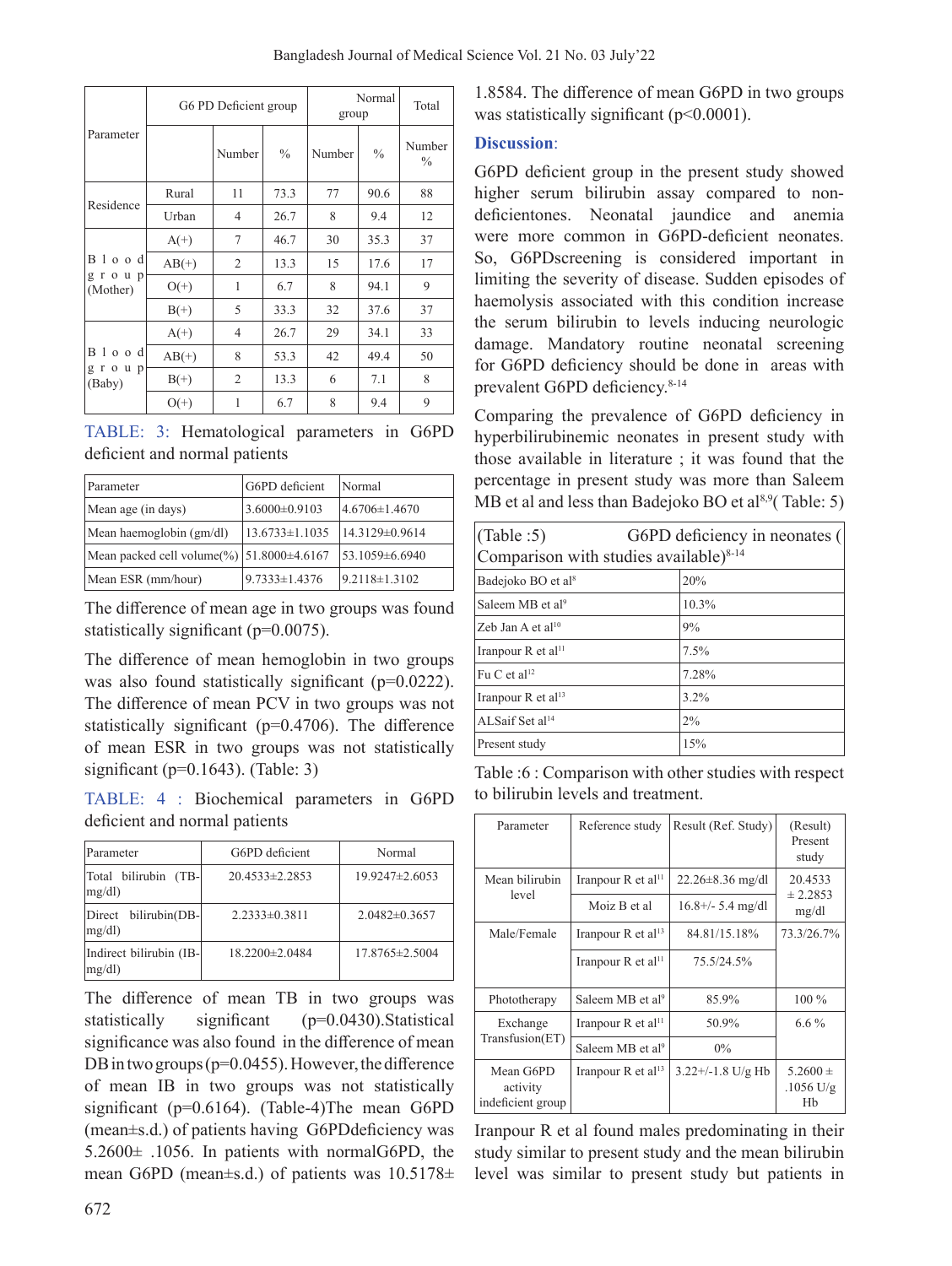need for exchange transfusion in their study was too high in comparison to present study<sup>11,12</sup>Dhillon AS et al found G6PD deficient jaundiced neonates presentingwith severe anaemia .Alllaboratory investigations comprising blood group of mother and newborn, completeblood count with peripheral blood smear, TB, DB, coomb's test, thyroid profile, urine analysis, anderythrocyte G6PD level should be done inG6PD deficient newborns.<sup>15</sup>Khodashenas E et al found G6PD deficiency in 16 (3.5%) neonates in a study population of 452 neonates.No significant difference identified between normal and G6PD deficient groups interms of birth weight, weight on admission, coombs' test, hematocrit ,duration of hospital stay and total bilirubin level.<sup>16</sup>

But,significant difference in reticulocyte count found in the two groups.<sup>16</sup>All G6PD deficient babies received phototherapy for jaundice in the present study. Two babies(13.3%)received phototherapy for a period of 24 to 48 hours followed by four (26.6%) for 48 to 72 hours and eight (53.33%) for a period of 72 to 96 hrs. Only one baby required phototherapy for more than 96 hrs. Onebaby required double volume exchange transfusion(ET) similar to study by Tanphaichitr VS et al .5 Prognosis was good in G6PD deficient babies with jaundice if they received adequatetreatment with phototherapy and other medications. But those deficient babies may requiremedical attention later.  $(Table - 6)$ No case was fatal immediately and none developed kernicterus. However, present study was limited by small size of sample and tests being carried out in a single centre.

The incidence of G6PD deficient newborns was 2.1% with three-fold higher bilirubin level in them in comparison to G6PD-normal group (51% vs. 16%) in a study by Abolghasemi H et al.<sup>17</sup>Furthermore, Kaplan and Abramov found G6PD-deficient neonates more prone to develop neonatal indirect hyperbilirubinemia ( NIH), required phototherapy and their hematocrit levels were lower in their study. Two neonates needed ET in their study group.<sup>18</sup>Moiz et al found significant differences in Hb level and reticulocyte counts in G6PD-deficient compared to normal newborns. 19Weng and Chiu showed that G6PD-deficient infants had lower Hb level with evidence of hemolysis and higher serum TB level.<sup>20</sup>

TB level at presentation and the maximum level attained were higher in the G6PD-deficient neonates compared to normal ones in a study by Atay et al. They found no difference in hematocrit level and reticulocyte count in the two groups.<sup>21</sup>Ainoon et al found no significant association between level of enzyme activity and severity of NIH.<sup>22</sup>

Koosha and Rafizadehalso found no statistical differences in the lowest Hb level, reticulocyte count and highest TB, between G6PD-deficient and normal newborns in a study population of 376 newborns with NIH. 23Hasan M Isa found 42% of patients with NIH to be G6PD deficient and most of them were males.<sup>24</sup>

Phototherapy or ET are the recommended treatment module to prevent development of severe NIH with kernicterus.<sup>25</sup> Despite intensive phototherapy, severe NIH may still need ET to prevent bilirubin encephalopathy. It has been proven that infants with idiopathic NIH showed unexpected rise in serum TB after ET if the donor blood was G6PD deficient.<sup>25</sup> Elevated serum bilirubin due to ongoing subclinical hemolysis might lead to continuation of phototherapy and possible repeat of ET.<sup>25,26</sup>Donor blood for ET needs screening for G6PD status in G6PD deficient prevalent regions .25 The duration of phototherapy can be used as a surrogate marker for the severity of neonatal hyperbilubinemia but it can be shortened by ET.<sup>25</sup>

A protocol for assessment of neonatal hyperbilirubinemia should be established in neonatal care units. Systematic assessment for risk of severe NIH with close follow up and prompt intervention are also important to prevent complications.<sup>27</sup>Often, inadequate investigation in healthy neonates with severe NIHcontribute to early readmission and potential long-term complications of bilirubininduced encephalopathy and kernicterus. Detection of newbornsathigh riskof severe NIH before discharge from hospital considered necessary to prevent complications.25,26,27,28,29

### **Conclusion**:

Neonatal jaundice with higher bilirubin assay and anemiaare more common in G6PD-deficient neonates. Adequate and timely management should be doneto avoid irreversible neurological complications in them. Screening of newborns at risk is considered to be of help where early adequatetreatment with phototherapy, exchange transfusion and other medications can benefit their clinical outcomeand prevent untoward complications.

**Conflict of interest** : None.

**Source of fund**: Institutional ( Govt. Supply)

**Author's contribution**: Data collection, statistical analysis ,concept, study design, writing, editing, final approval and submission.